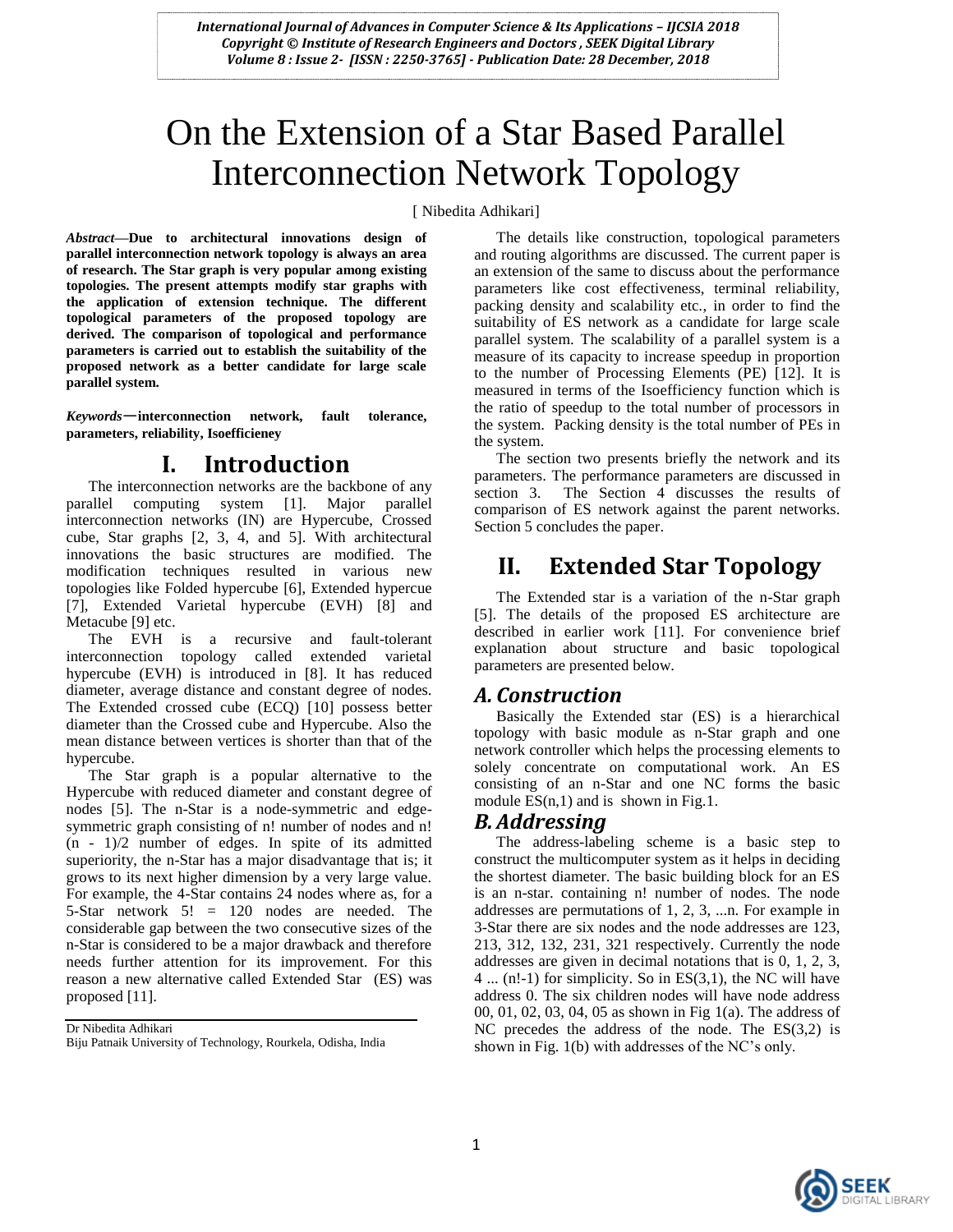



### *C. Parallel Paths*

In the basic module  $ES(3,1)$ , there are three parallel paths between any two nodes as shown in Fig. 2. For example, the parallel paths between 01 and 03 are given by

a) 01-02-03

b) 01-00-05-04-03 c) 01-0-03



Figure 2. Parallel Paths in ES(3,1)

### *D.Spanning Tree*

The procedure for generating the spanning tree of ES network is as follows:

- a) The NC becomes the root.
- b) Two farthest nodes become the children of the root.
- c) Next the remaining odd/even nodes are placed as grand children of even/odd node.

The spanning tree for the basic module is shown in Fig. 3(a). For next higher level the spanning tree is constructed by appending the spanning tree of the basic module at all the nodes as shown in Fig. 3 (b).

### *E. Topological Parameters of ES*

In this section the various topological parameters of the Extended Star graph are discussed briefly using graph theoretical notations.

#### *Degree:*

In an  $ES(n, k)$  each PE is directly connected to  $(n-1)$ neighbouring PEs of the same Star and to a NC at the next higher level. So the degree of a PE is n. The degree of a NC other than the top most NC is  $(n!+(n-1)+1)$  or  $(n!+n)$ .

#### *Diameter*

*Theorem 1:* The diameter of Extended Star ES(n,k) is



# *Average Distance:*

For two types of communications: local and global in ES there are two average distances, namely, local and global average distance.

(i) Local Average Distance:

*Theorem 2:* The local average distance of the ES(n, k) is  $n-4+\frac{2}{3}$  $\frac{2}{n} + \sum_{i=1}^{n} \frac{1}{i}$ i  $\frac{n}{i=1}$ .

(ii) Global Average Distance:

*Theorem 3:* The expression for the global average distance in an ES (n,k) is given by  $\bar{d} = \frac{\sum d}{n}$  $\overline{p}$ , where,  $N_d$  is the number of processors at a distance  $d$  from the source node.  $p$  is the total number of PEs and M is the total number of NCs.

#### *Nodes:*

**Theorem 4:** The total number of nodes in an ES (n, k) denoted by *p* is given by  $p = n!^k + \frac{n!^k}{n!}$  $\frac{n!}{n!-1}$ 

#### *Links:*

*Theorem 5:* The total number of links E in an ES (n, k) is

$$
E = \frac{1}{2}(n+1)! \times \frac{(n!)^{k}-1}{n!-1}
$$

*Cost:*

*Theorem 6:* The cost of the ES(n,k) network is given by

$$
\xi = \big(\Big|_2^3 (n-1)\Big| + 2(k-1)\big) \times \tfrac{n \times (n!)^k + (n!+n) \times ((n!)^k - 1)/(n! - 1))}{(n!)^k + (n!+n) \times ((n!)^k - 1))}.
$$

#### *Message Traffic Density:*

The performance is very important in handling the message traffic. Assuming that each node is sending a message to a node at a distance d, on an average, the message traffic density is defined by,  $\rho = \frac{dN}{dt}$  $\frac{N_t}{E}$ , where  $E$ is the total number of communication links,  $N_t$ , is total

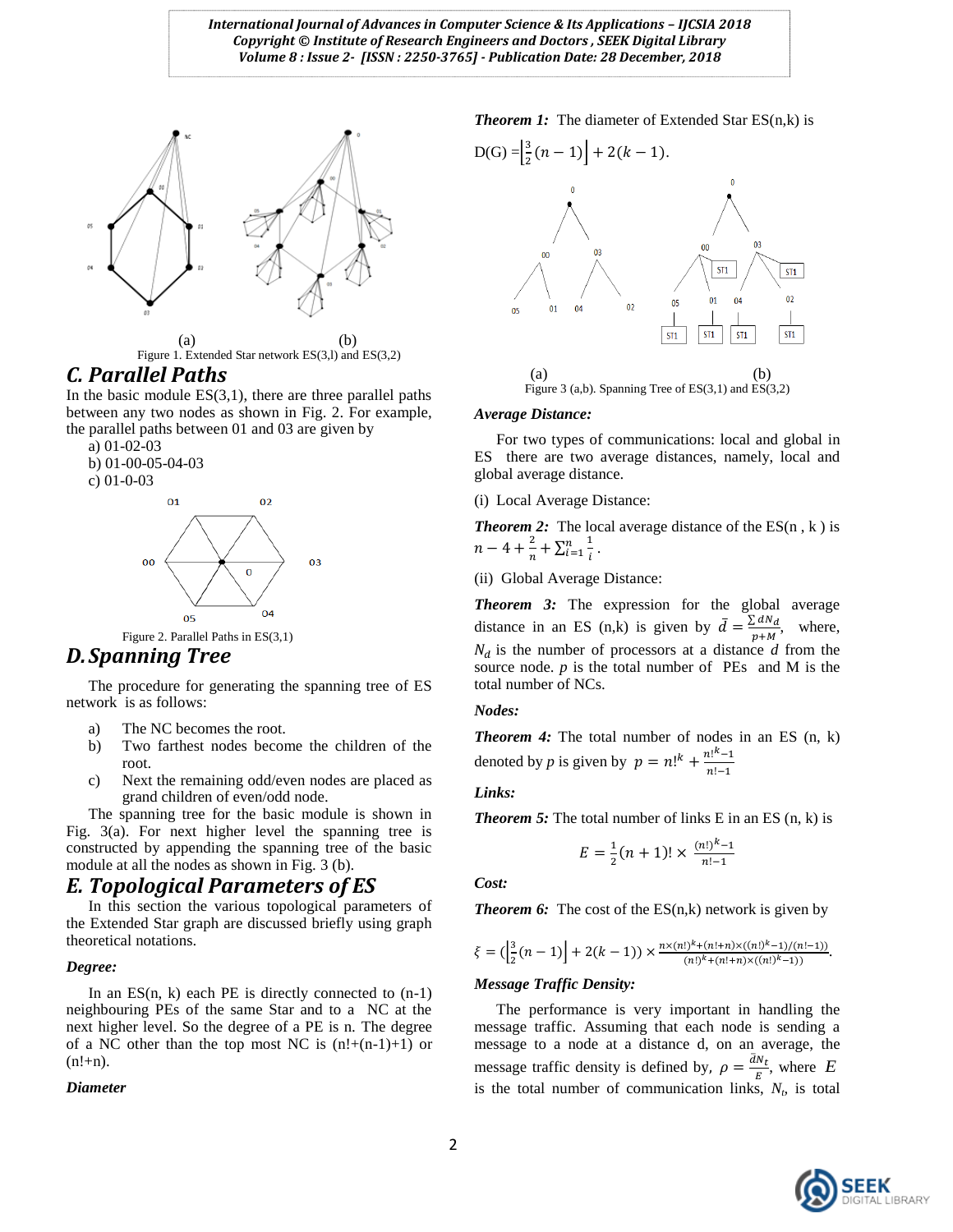number of nodes  $Nt = (p + M)$  and  $\bar{d}$  is the average message distance.

Table 1 shows the simulated result for the values of average node distance  $\overline{d}$ , N, M, E and  $\rho$  for ES(3, k) for different values of k keeping n=3.

#### *Extensibility:*

The ES is hierarchical in nature and can be built by extension of the number of levels without affecting the structure of the basic module. The most important advantage of this property is that the degree of any node remains the same, independent of the number of nodes in the network and hence allows for further expansion. The different topological parameters of the proposed Extended

star graph are compared with those of the Star graph in Table 2. In the next section the performance analysis of the Extended star network is presented.

TABLE I. Message Traffice Density( $\rho$ ) of ES(3,k)

| k | $\overline{d}$ | P    | M    | E     | $\rho$ |
|---|----------------|------|------|-------|--------|
|   | 1.5            | 6    |      | 12    | 0.85   |
| 2 | 3.23           | 42   | 7    | 84    | 1.884  |
| 3 | 5.23           | 258  | 43   | 516   | 3.05   |
|   | 7.26           | 1554 | 259  | 3108  | 4.22   |
| 5 | 9.29           | 9330 | 1555 | 18660 | 5.33   |

| Parameter             | n-Star                                                                                        | <b>Extended star</b>                                 |
|-----------------------|-----------------------------------------------------------------------------------------------|------------------------------------------------------|
| Size/Nodes            | n!                                                                                            | $n!^{k} + \frac{n!^{k}-1}{n!-1}$                     |
| Links                 | $n! \times \binom{n-1}{2}$                                                                    | $\frac{1}{2}(n+1)! \times \frac{(n!)^k - 1}{n! - 1}$ |
| Node degree           | $n-1$                                                                                         | $n! + n$                                             |
| Diameter              | $\left \frac{3}{2}(n-1)\right $                                                               | $\left \frac{3}{2}(n-1)\right $ + 2(k - 1)           |
| Average distance      | $n-4+\frac{2}{n}+\sum_{i=1}^n\frac{1}{i}$                                                     | $\bar{d} = \frac{\sum dN_d}{n+M}$                    |
| <b>Fault Diameter</b> | If $n=3$ or 4 then<br>original<br>diameter $+2$ And if $n>4$ then<br>original diameter $+1$ . | $\left \frac{3}{2}(n-1)\right +2k-1$                 |
| Cost                  | $(n-1)\left \frac{3}{2}(n-1)\right $                                                          | $(n!+n)\left \frac{3}{2}(n-1)\right +2(k)$<br>$-1)$  |

# **III. Performance Analysis of Extended Star**

#### *A. Fault Tolerance*

The ES network is a hierarchical structure of n-star with PEs at lowest level which provides additional path through the network controller there by increasing the fault tolerance property of the network as compared to the star graph. For all the PEs, the node degree is *n*. This means that the network can tolerate up to (n-1) faults.

#### *B. Fault Diameter:*

In an IN, if one or more links (nodes) is faulty, then the network gets deformed resulting in a new diameter, called the Fault diameter  $d_f$ , where  $d$  is defined as the maximum diameter of any graph obtained from G by deleting at most *f* vertices. The fault diameter should be close to the original diameter.

**Theorem 7:** For ES(n,k) the fault diameter is  $d_f$ =  $\frac{3}{2}$  $\frac{3}{2}(n-1)$  + 2k - 1.

#### *Cost Effectiveness Factor:*

*Theorem 8:* The cost effectiveness of ES(n, k) is derived as *CEF(p)=*

$$
C E F(p) - \frac{(n+1)!}{1 + \rho \times \frac{(n+1)!}{2} \times (1 - \frac{(n!)^k}{p})}
$$

**Proof:** In general the number of links is a function of the number of nodes that is  $E= f(p)$ . The total number of processors links in ES is given by

$$
p = (n!)^k + \frac{(n!)^{k} - 1}{n! - 1}, E = \frac{1}{2}(n + 1)! \times \frac{(n!)^{k} - 1}{n! - 1}
$$

$$
= \frac{(n+1)!}{2} \times (p - (n!)^k) = f(p)
$$
So,  $g(p) = \frac{f(p)}{p} = \frac{\frac{(n+1)!}{2} \times (p - (n!)^k)}{p} = \frac{(n+1)!}{2} \times (1 - \frac{(n!)^k}{p})$ 

Where  $g(p)$  is the ratio of number of links to the number of processors and  $\rho$  is the ratio of link cost to processor cost. Hence,

$$
CEF(p) = \frac{1}{1 + \rho g(p)} = \frac{1}{1 + \rho \times \frac{(n+1)!}{2} \times (1 - \frac{(n!)^k}{p})}
$$

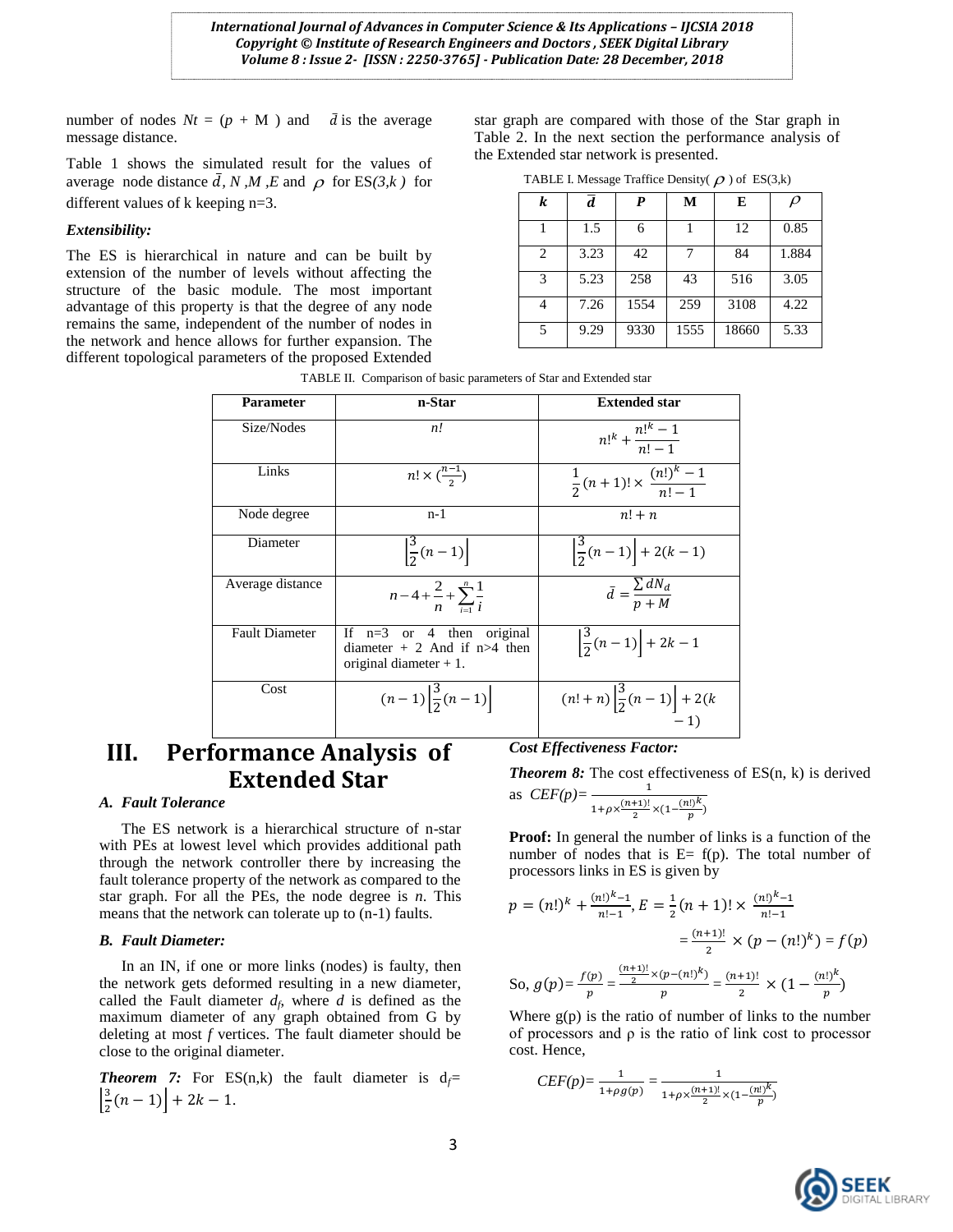#### *Time Cost Effectiveness Factor:*

*Theorem 9:* The time cost effectiveness factor of the ES network is given by

TCEF(p, ES)= 
$$
\frac{1+\sigma}{1+\rho\frac{(n+1)!}{2}} \times \left(1-\frac{(n!)^k}{p}\right) + \frac{n!-1}{(n!)^{k+1}-1}.
$$

*Proof:* In Theorem 8, the  $g(p) = \frac{p}{q}$  $rac{+1}{2} \times (1 - \frac{(n!)^k}{p})$  $\frac{f(t)}{p}$ 

For any IN topology, the TCEF is given by

$$
\text{TCEF}(p, T_p) = \frac{1 + \sigma T_1^{\alpha - 1}}{1 + \rho g(p) + T_1^{\alpha - 1} \sigma / p}
$$

where  $T_1$  is the time to solve the problem by uniprocessor system with fastest sequential algorithm and  $T_p$  is the time of parallel algorithm using a multiprocessor system having *p* processors. Next  $\rho =$  of link cost/ processor cost and  $\sigma$  =cost of penalty/cost of processors. For a linear time penalty in  $T_p$ ,  $\alpha = 1$ .

$$
p = (n!)^{k} + \frac{(n!)^{k-1}}{n!-1} = \frac{(n!)^{k+1}-1}{n!-1}, \text{ So } \frac{1}{p} = \frac{n!-1}{(n!)^{k+1}-1}
$$
  
Then 
$$
TCEF(p, ES) = \frac{1+\sigma}{1+\rho\frac{(n+1)!}{2} \times \left(1-\frac{(n!)^{k}}{p}\right) + \frac{n!-1}{(n!)^{k+1}-1}}
$$

Hence the result.

The *Isoef* 

#### **Comparison of** *Isoefficiency* **for the Proposed Network**

The Isoefficiency determines the ease with which the parallel system can maintain the constant efficiency and hence can achieve scalability. The Isoefficiency  $(f_e)$  is defined as follows:

Generally the parallel run time  $(T_p)$  for 'p' processing elements and input size "w" is defined as [12]

(1)

(3)

$$
\mathrm{T}_p = \frac{w + T_0(w,p)}{p}
$$

where  $T<sub>o</sub>$  is the overhead of the system due to idling of the processor. The speedup (*S*) is defined as

$$
S = \frac{w}{r_p}
$$
 (2)  
ficiency f<sub>e</sub>(p) is defined as

$$
f(n) = \frac{S}{n} - \frac{1}{n}
$$

$$
f_e(p) = \frac{3}{p} = \frac{1}{1 + T_o(w, p)/w}
$$

If a system can maintain constant *Isoefficiency* for different problem sizes then it is scalable. The value lies between 0 and 1. Using Eq. 3, the *Isoefficiency* metric for all the networks is evaluated. For evaluation the input size 'w' is specified and is stated in Table 3.

| TABLE III. Problem size specification |              |  |  |  |
|---------------------------------------|--------------|--|--|--|
| Size(w)                               | <b>Scale</b> |  |  |  |
| 50-100                                | Small scale  |  |  |  |
| 100-500                               | Medium scale |  |  |  |
| 500-1000                              | Big scale    |  |  |  |
| 1000-10000                            | Large scale  |  |  |  |

# **IV. Results and Discussions**

Next the different parameters of the Extended star (ES) network are evaluated and compared with the contemporary networks.

The comparison of the diameter of ES is shown in Fig. 4. The diameter of the ES network has been compared with that of the EH, EVH, Star graph, HC and the Crossed cube. The result reveals that at lower dimensions the ES network is having the lowest value. When increase in dimension the total number of nodes in the ES network increases than that of the parent networks. Hence, the diameter also increase as the system is scaled up. Next in Fig. 5, the cost versus dimension of the  $ES(k, l)$  network is compared with that of the EH, EVH and ECC with fixed *k* and varying *l*. The result shows that the ES network possesses the lowest value and slower growth rate with higher packing density at same dimension. At lower n the cost of ES is higher than that of ECC as it contains more nodes. The variations of the cost effectiveness and time cost effectiveness factors for the ES network are shown in Fig. 6 and 7 respectively. The TCEF attains its maximum at dimension 12 for ES network with 3-star as the base.

The comparison of the two terminal reliability for ES network is shown in Figs 8 and 9. The Fig. 8 shows that the ES network is highly reliable than the EVH for all n. The graph is plotted against the dimension with constant link and processor failure rate at mission time 1000Hrs. Next the reliability of both ES and ECC is compared with respect to mission time. Here the basic building blocks are  $CC_3$  and 3-Star. The Extended Star network exhibits better reliability values up to a mission time of 5000Hrs. Beyond that both the networks become equally reliable as shown in Fig. 9. The *Isoefficiency* graph in Fig. 10



Figure 4. Comparison of diameter of ES network

shows the value of the ES network never crosses 1. The EH and ECC network posses same number of nodes and thus both graphs completely match. The up and down nature of the graph for ECC and EH network indicates inferior usability. But the ES network exhibits better scalability for small scale networks (50 to 200) and is constantly scalable for medium as well as big scale problems (1000 to 10000).

## **V. Conclusion**

The current work discussed about a cost effective and reliable parallel interconnection network called the Extended star. A through approach for constructing the proposed network using the principle of extension is